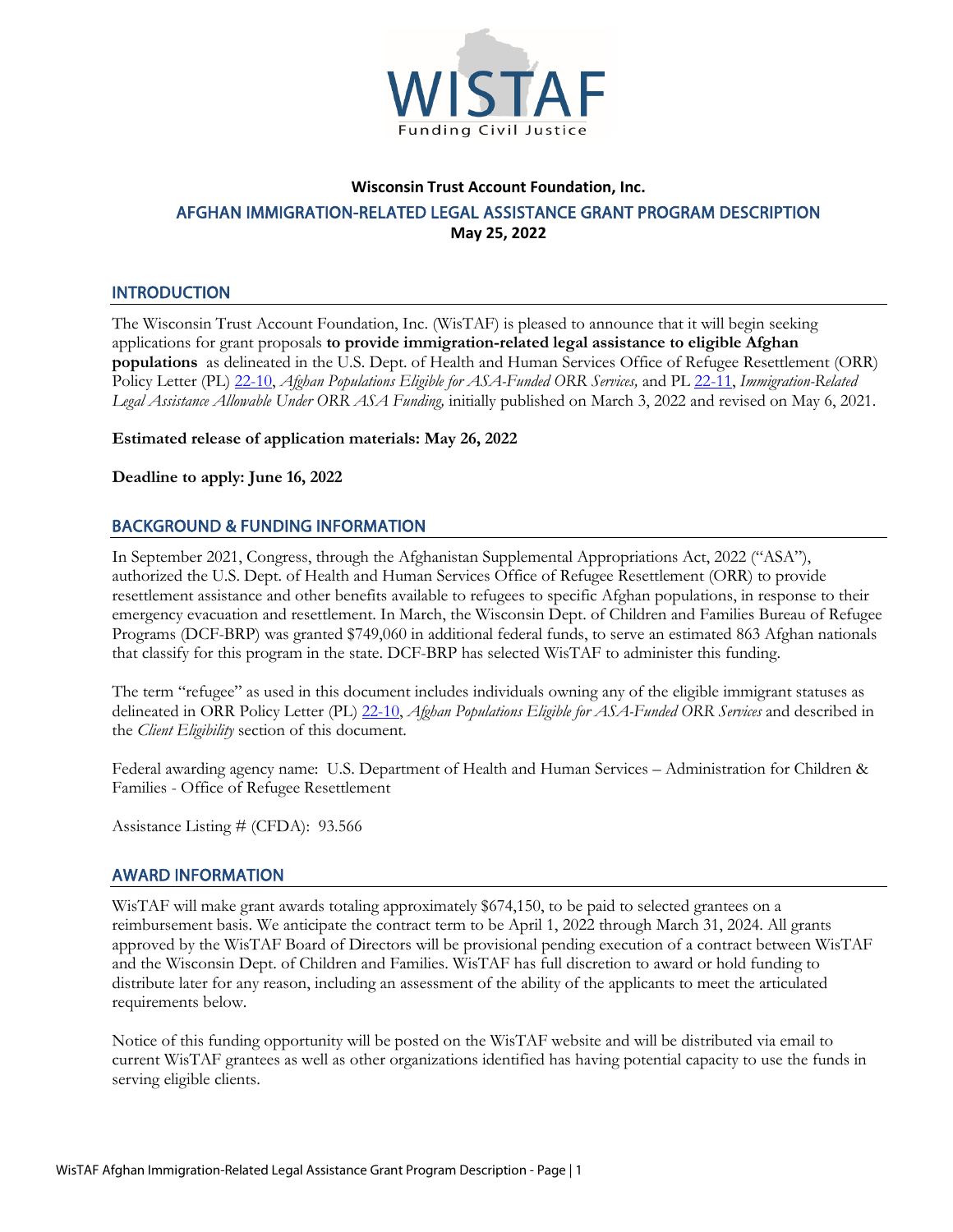## **GUIDELINES**

WisTAF is seeking grant proposals **to provide immigration-related legal assistance** to provide benefits and services to the citizens or nationals of Afghanistan delineated in ORR Policy Letter (PL) 22-10, *Afghan Populations Eligible for ASA-Funded ORR Services*. The Grants/Evaluation Committee will consider proposals to provide immigration-related legal assistance to eligible Afghans for the specific allowable expenses as identified in ORR PL [22-11,](https://www.acf.hhs.gov/sites/default/files/documents/orr/Revised-PL-22-11-ASA-Legal-Assistance-RPU.pdf) *Immigration-Related Legal Assistance Allowable Under ORR ASA Funding*, initially published on March 3, 2022 and revised on May 6, 2022. Proposed project strategies may consist of a broad range of legal services including assistance completing immigration forms, legal orientation, counseling, advice, representation and legal education programs including seminars, trainings or workshops. Proposals should reflect expertise/experience in immigrationrelated law and services, an understanding of the current needs and challenges within the Afghan community to be served, and knowledge of successful models for meeting those needs. Applicants should identify established and/or planned partnerships that are necessary to achieve the stated goals of their grant proposals.

Applicants have some flexibility in proposing to offer the services using current models, or to explore new opportunities including partnerships, pro bono or low bono services, etc. to respond to the demand for immigration-related legal services from the eligible Afghan community. In any case, proposals should understand the sense of urgency in the provision of the immigration-related services, considering that some deadlines related to immigration status are set to expire in the coming months/years for many individuals eligible to be served with this funding.

## APPLICANT ELIGIBILITY

WisTAF is conducting an open application process. Current or past WisTAF funding is not a prerequisite for receiving a grant award. However, we permit and encourage collaboration among strategic partners (civil legal aid organizations, resettlement agencies, pro bono or low bono lawyers, community organizations, law school clinics, other nonprofits) to provide the legal services needed under this grant. For the purpose of this grant, an eligible entity is defined as an organization that has the capacity to provide immigration legal representation through an immigration attorney and/or DOJ accredited representative.

We will consider proposals related to providing services on either a statewide basis (in all/some of the counties where the eligible Afghan populations are located) or at the local level (within one county).

### APPLICATION EVALUATION & FUNDING CRITERIA

WisTAF reserves the right to evaluate applicants and award funds in a manner utilizing criteria selected at WisTAF's discretion and in the best interest of meeting the objectives of the funding involved. The evaluation will be conducted by the following method: WisTAF will initially evaluate all applications to determine whether the applicant is an eligible entity; whether the applicant proposes to offer services which address the articulated needs of the target Afghan client populations; and whether the applicant poses risk of noncompliance with federal statutes, regulations, and the terms and conditions of the subaward, such that WisTAF should not award funding. WisTAF will conduct a fair, impartial, and comprehensive evaluation of all submitted applications.

WisTAF will give special consideration to proposals which:

- > Demonstrate organizational excellence.
	- WisTAF will consider:
	- the expertise and experience of the applicant in immigration-related services and/or immigration law;
	- track record of successful execution of similar projects;
	- the stability of the organization infrastructure as will impact its ability, as necessary, to hire, retrain, supervise attorneys, paralegals and other legal assistants;
	- applicant's demonstrated understanding of federal funding compliance requirements and ability to implement appropriate tools/processes required to effectively administer the grant (ex. budgeting, financial management/accounting and audit systems, reporting scope and frequency)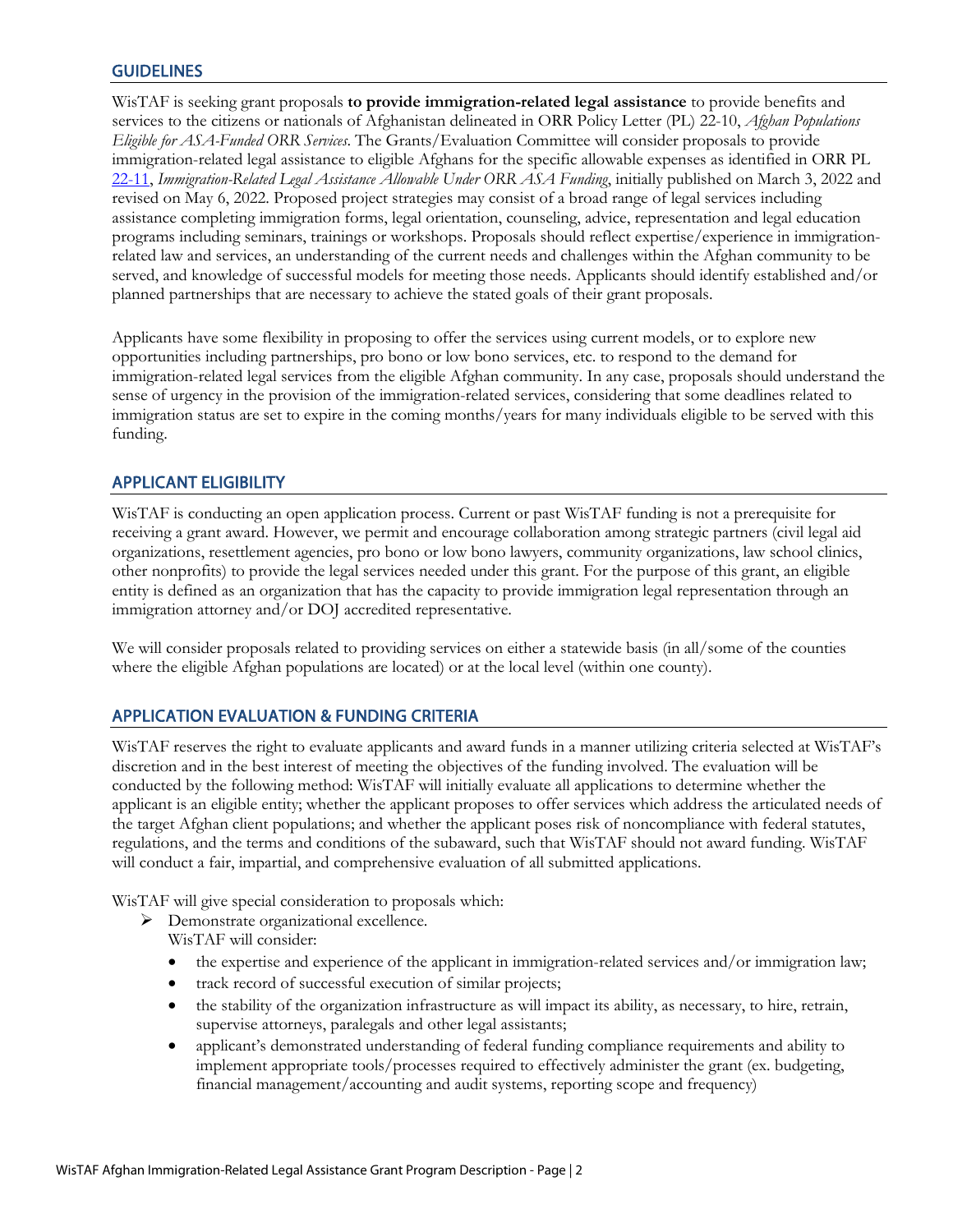- $\triangleright$  Offer creative and innovative approaches for providing the immigration-related services needed by the target Afghan client population;
- $\triangleright$  Identify opportunities for collaboration among strategic partners (civil legal aid organizations, resettlement agencies, pro bono or low bono lawyers, community organizations, law schools, other nonprofits) to provide immigration-related legal services that could best serve the target Afghan client population;
- Effectively describe anticipated service outcomes. WisTAF will consider the anticipated outcomes of the services, including the anticipated number of people that will be served.

In addition, all funding decisions will be guided by WisTAF's mission:

*The Wisconsin Trust Account Foundation Inc. (WisTAF) works with civil legal aid organizations in Wisconsin to increase access to justice. We oversee funds and invest in services and projects to help people resolve legal problems.*

## CLIENT ELIGIBILITY

This funding is to be used for Office of Refugee Resettlement ("ORR") eligible Afghan populations only. The following Afghan populations are eligible for traditional ORR benefits and services and ASA-funded benefits and services, for the timeframe indicated:

- 1. Citizens or nationals of Afghanistan (including unaccompanied minors) paroled into the United States under section 212(d)(5) of the Immigration and Nationality Act between July 31, 2021 and September 30, 2022. (Also known as "Afghan Humanitarian Parolees") This group is eligible for benefits and services from their eligibility date until March 31, 2023, or until the end of the individual's parole term, whichever is later, unless otherwise amended by law or the individual gains another ORR-eligible category or status.
- 2. A spouse or child of any individual described above in number 1, who is paroled into the United States after September 30, 2022. This group is eligible for benefits and services from their eligibility date until March 31, 2023, or the end of the individual's parole term, whichever is later, unless otherwise amended by law or the individual gains another ORR-eligible category or status.
- 3. A parent or legal guardian of any individual described above in number 1, who is determined to be an unaccompanied child as defined by 6 U.S.C.  $\frac{279(g)(2)}{g}$ , who is paroled into the United States after September 30, 2022. This group is eligible for benefits and services from their eligibility date until March 31, 2023, or the end of the individual's parole term, whichever is later, unless otherwise amended by law or the individual gains another ORR-eligible category or status.
- 4. Citizens and nationals of Afghanistan for whom refugee and entrant assistance activities are authorized (e.g., Special Immigrant Visa holders, Special Immigrants with Conditional Permanent Resident status, SI/SQ parolees, refugees, asylees), whose eligibility date is on or after July 31, 2021. This group is eligible for benefits and services for the traditional ORR eligibility timeframe defined under 45 CFR part 400.

In addition to Afghan refugees, asylees, and Special Immigrant Visa holders delineated in the original ORR PL 16-01 above, the following list contains new categories of ORR-eligible Afghan populations.

- 1. Afghan individuals with SI/SQ Parole
- 2. Afghan individuals with Special Immigrant (SI) Conditional Permanent Residence
- 3. Afghan humanitarian parolees (AHP) admitted to the United States on or after July 31, 2021, due to urgent humanitarian reasons or significant public benefit.

Note: The eligibility date of ASA-eligible populations is October 1, 2021 (if the individual has already entered the community between July 31, 2021 and September 30, 2021), or their date of entry into the community (for example, the date on which an Afghan parolee departs an Operation Allies Refuge/Operation Allies Welcome (OAR/OAW) Safe Haven), whichever is later.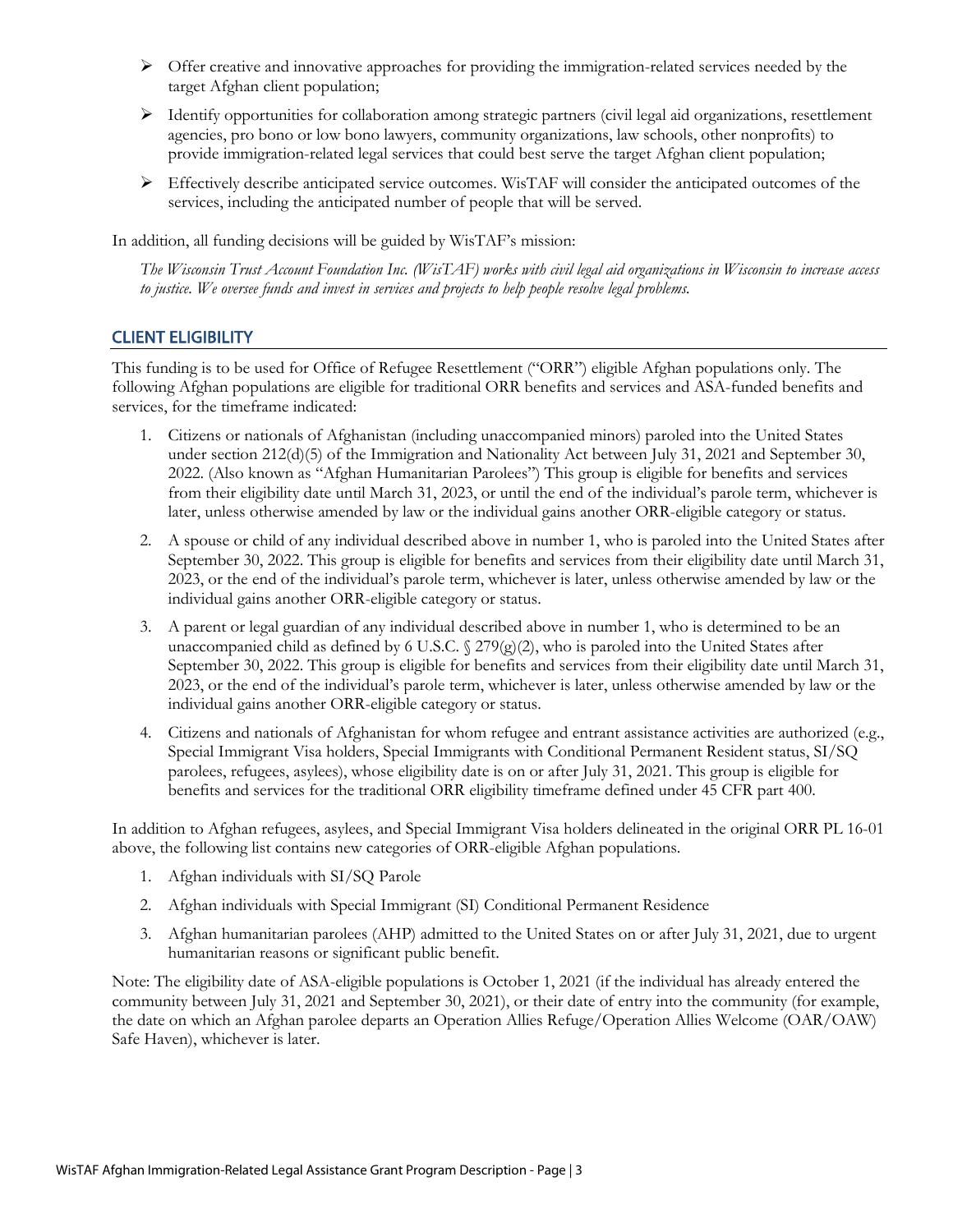#### **ORR authorizes states and grantees to provide immigration-related legal assistance, as identified below.**

- A. General Description of Immigration-Related Legal Assistance
	- ORR authorizes the following types of immigration-related legal assistance:
	- 1. Providing eligible populations with basic legal orientation on immigration statuses and immigration protections under the law.
	- 2. Conducting seminars, trainings, or workshops on relevant immigration-related legal assistance topics to eligible clients and/or eligible pro se applicants.<sup>1</sup>
	- 3. Consulting with a client to determine immigration-related legal assistance needs.
	- 4. Interviewing the client to obtain relevant information.
	- 5. Assisting in the replacement of lost or damaged immigration documents and/or assisting with the correction of incorrect immigration documents.
	- 6. Providing interpretation services to engage the client's support in filling out relevant immigration forms.
	- 7. Translating relevant documents into client's preferred language to provide the client with greater understanding of the forms and the U.S. immigration system.
	- 8. Explaining relevant forms to the client.
	- 9. Physically filling out relevant forms.
	- 10. Retrieving supporting documentation for relevant forms.
	- 11. Providing guidance on fee waivers.
	- 12. Assisting in the logistics of securing fees for forms.
	- 13. Representing the client in an affirmative[2](#page-3-1) asylum interview or other mandatory in-person immigrationrelated legal assistance appointment.
	- 14. Responding to immigration-related inquiries from the U.S. Department of State Bureau of Population, Refugees, and Migration.
	- 15. Responding to U.S. Citizenship and Immigration Services (USCIS) inquiries, including requests for evidence or notices of intent to deny.
- B. Immigration-Related Forms

In addition to the allowable activities defined above, ORR authorizes the use of ASA funds for the drafting and filing of the following immigration-related forms:

- 1. Form I-589, *Application for Asylum and for Withholding of Removal* for affirmative asylum applications
- 2. Form I-821, *Application for Temporary Protected Status (TPS)*[3](#page-3-2)
- 3. Form I-130, *Petition for Alien Relative[4](#page-3-3)* (if filing for a spouse, the marriage must have occurred on or before July 30, 2021.

<span id="page-3-0"></span> $\overline{a}$ <sup>1</sup> Added on May 6, 2022 by PL-22-11: Other ORR-eligible individuals may attend these seminars, trainings, or workshops, as long as states and grantees can meet the following two conditions: (1) ensure that the primary audience are ASA-eligible individuals, and (2) reasonably allocate the costs of their participation to another funding stream (e.g., non-ASA RSS funding). For more information regarding cost allocations, see 45 C.F.R. § 75.405(d).

<span id="page-3-1"></span><sup>&</sup>lt;sup>2</sup> The affirmative asylum process is reserved for asylum seekers who are not in removal proceedings with the Executive Office of Immigration Review (EOIR). Asylum seekers who are in removal proceedings under EOIR may only seek asylum through the defensive asylum process.

<span id="page-3-2"></span><sup>3</sup> Added on May 6, 2022 by PL-22-11: If an ASA-eligible individual applies for and obtains TPS, the individual will remain eligible for ASA and ORR benefits and services until March 31, 2023 or the end of the individual's parole term, whichever is later, due to their underlying ASA-eligible immigration category or status as outlined in ORR PL 22-02. Note, however, that Afghans with only TPS and no underlying ORR-eligible immigration category or status as outlined in ORR PL 22-02 are not eligible for ASA or ORR benefits and services.

<span id="page-3-3"></span><sup>4</sup> Added on May 6, 2022 by PL-22-11: Only U.S. citizens (USCs) or legal permanent residents (LPRs) may file a Form I-130. Therefore, ASA funds for immigration-related legal assistance should only be used to assist ASA-eligible individuals who are LPRs (e.g., SIVs, and refugees, asylees, SI CPRs and SI/SQ parolees who become LPRs) and are applying for a spouse or an unmarried child under 21 years of age. For more details regarding who is eligible, see ORR PL 22-10 number 4.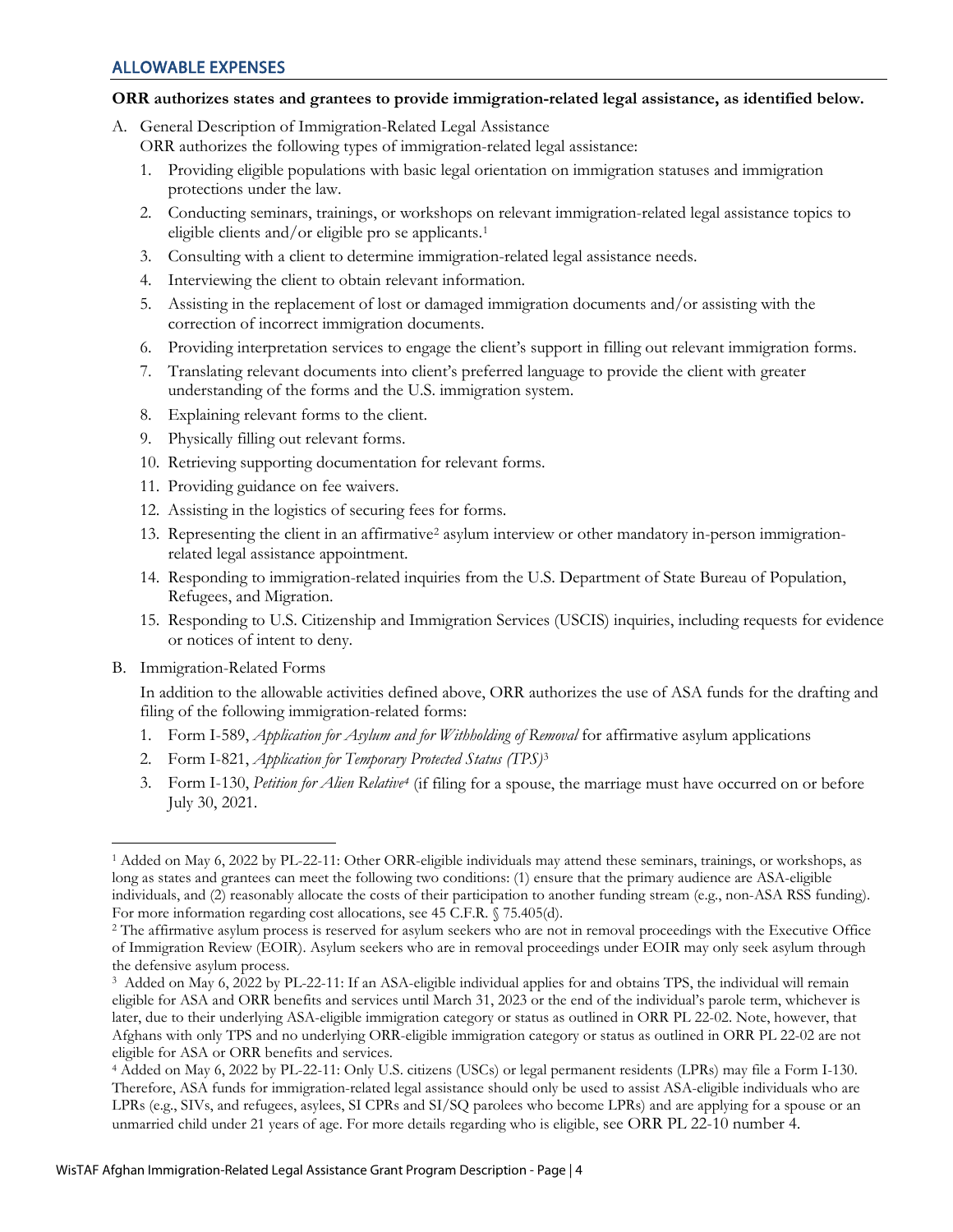- 4. Form I-730, *Refugee/Asylee Relative Petition*[5](#page-4-0)
- 5. Form I-485, *Application to Register Permanent Residence or Adjust Status*
- 6. Form I-751, *Petition to Remove Conditions on Residence*
- 7. Special Immigrant Visa applications (e.g., Form I-360, *Petition for Amerasian, Widow(er), or Special Immigrant*)[6](#page-4-1)
- 8. Form I-131, *Application for Travel Document* a. Humanitarian Parole applications for immediate family members of ASA-eligible populations<sup>[7](#page-4-2)</sup> remaining in Afghanistan or other countries outside of the United States
- 9. Advance parole travel documents for ASA-eligible populations needing to travel prior to obtaining status
- 10. Appeals with the USCIS Administrative Appeals Office (e.g., Form I-290B, *Notice of Appeal or Motion*)
- 11. Form G-28, *Notice of Entry of Appearance as Attorney or Accredited Representative*
- 12. Form I-765, *Application for Employment Authorization*
- 13. Affidavit of Relationship[8](#page-4-3)
- C. URM-Specific Immigration-Related Legal Assistance

In addition to the allowable activities defined in sections A and B., ORR authorizes the drafting and filing of the following immigration-related documents and representation in the related hearings for URM children and youth:

- 1. Special Immigrant Juvenile predicate orders
- 2*.* Form I-360, *Petition for Amerasian, Widow(er) or Special Immigrant*

#### **Other Allowable Activities to Facilitate Client Access to Immigration-Related Legal Assistance Under ASA-Funded Grants**

A. Transportation/Lodging

ORR authorizes states and grantees to provide transportation and/or lodging, in support of immigration-related legal assistance, when necessary to ensure that a client is able to attend their affirmative asylum interview or other mandatory appointment with USCIS. States and grantees should first see if a virtual appointment can be secured for the client. States and grantees must also consider the totality of the circumstances before spending ASA funding on transportation and/or lodging, ensuring that all other local, state, and federal financial resources are used, and that employment income from a client is considered.

B. Immigration Fees

 $\overline{a}$ 

ORR authorizes states and grantees to pay an eligible client's fees for any or all forms listed in B. as applicable, if the state or grantee documents the following four items, which may be reviewed during ORR monitoring:

- 1. Within the case file, evidence that a fee waiver request was submitted to USCIS and subsequently denied,
- 2. Within the case file, justification of the expense on the basis of the client's demonstrated inability to pay,
- 3. A plan showing the manner the state or grantee equitably assesses client need for coverage of fees for the forms listed in II.B, *and*
- 4. An explanation of how the state or grantee's use of funding in this manner will further the approved goals of the program (e.g., ASA RSS, ASA PC, etc.).

<span id="page-4-0"></span><sup>5</sup> Form added on May 6, 2022 by PL-22-11.

<span id="page-4-1"></span><sup>6</sup> Added on May 6, 2022 by PL-22-11: ORR authorizes the use of ASA funds to cover the Form I-360 and the underlying predicate order, including representation in the related hearings, needed to petition for a Special Immigrant Juvenile classification for unaccompanied Afghan minors (UAMs) who are in the URM Program or UAMs who have been released into the community.

<span id="page-4-2"></span><sup>7</sup> Revised on May 6, 2022 by PL-22-11, from "ORR-eligible" to "ASA-eligible" 8 Form added on May 6, 2022 by PL-22-11.

<span id="page-4-3"></span>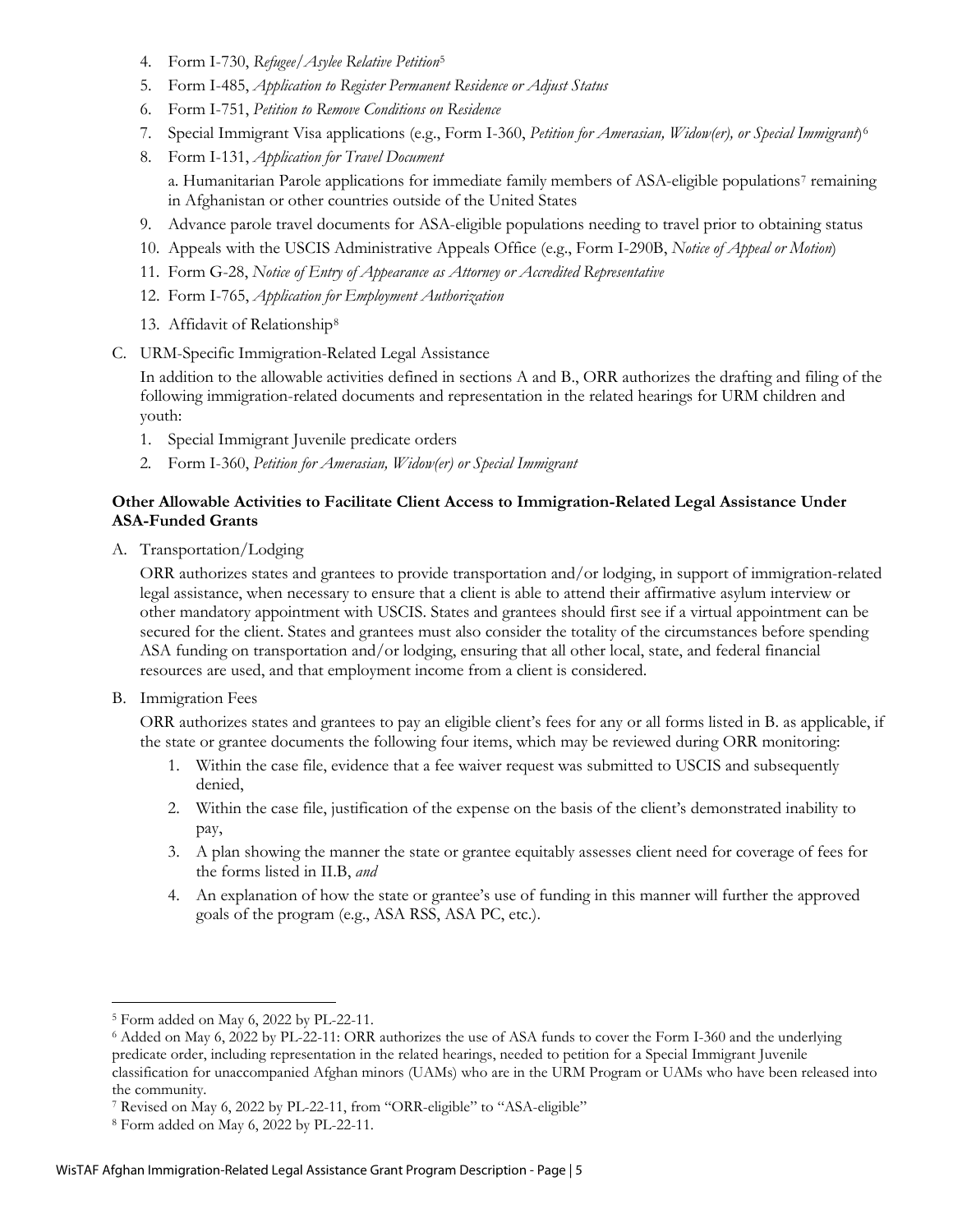**Note: Uniform Guidance, [2 CFR 200, Subpart E - Cost Principles](https://www.ecfr.gov/current/title-2/subtitle-A/chapter-II/part-200/subpart-E) applies to this program. Up to 10% (ten percent) of the grant reimbursed may be requested as administrative expenses.**

## UNALLOWABLE EXPENSES

Examples of immigration-related legal assistance activities that states and grantees cannot use ASA-funded ORR grants to provide include, but are not limited to:

- 1. Duplicative immigration assistance that USCIS provides<sup>[9](#page-5-0)</sup> in a given state/locality.
- 2. Duplicative immigration-related legal assistance provided to an individual by another federally funded program or any other entity.

Grantees will ensure that individuals receiving services through this program are Afghan populations who are eligible for services, as delineated in ORR Policy Letter 22-10.

# REPORTING AND DOCUMENTATION REQUIREMENTS

Grant recipients must have the ability and will be required to collect and submit data on services provided, usage of grant funds, outcomes achieved (to the extent possible), client demographics, and other information relevant to the programs funded under this grant, as requested. This will include individual client-level data (per federal/state funding requirements). WisTAF will provide grantee organizations with a "client consent for release of information to a third party" document for this purpose.

Grantees must submit reports to WisTAF that include detailed qualitative and quantitative data on the types and numbers of services provided. Grantees shall provide WisTAF with all information necessary to comply with all requirements of the uses of ASA funds, as well as the information DCF deems necessary to accomplish any programmatic planning and oversight reporting, public transparency reporting, and subrecipient monitoring. The type of data Grantees will be required to provide WisTAF and the anticipated scheduled for reporting such data are:

• Programmatic Planning and Oversight Reporting: Semi-annual, including data on the number of individuals served, type of immigration-related legal assistance provided, number of immigration-related forms filed, and, to the extent possible, case outcome. Additionally, reporting will include the following data: client alien number, date of birth, immigration status, sex, nationality, zip code, city of residence, eligibility date, immigration status, date of migration (if applicable), Refugee Social Services (RSS) enrollment date, and RSS exit date.

Grantees must submit a final report to WisTAF within three (3) months after spending the full amount of the grant.

In the provision of services under the ORR program, grantees must maintain documentation that verifies service provision, participant eligibility, and compliance with all program requirements. All individual served in a family must have clear documentation of the services provided to them and be reported on all required reports.

| May 26  | Release grant materials to prospective applicants                                    |
|---------|--------------------------------------------------------------------------------------|
| June 16 | Application submission deadline                                                      |
| June 30 | Ad-hoc $G/E$ Committee meeting – Grant application review and funding recommendation |
| July 7  | WisTAF Board of Directors grant recommendation approval                              |
| July 11 | Notification of grant awards                                                         |
| July 18 | Executed grant conditions agreements due                                             |

### ANTICIPATED GRANT PROGRAM APPLICATION/AWARD TIMELINE

<span id="page-5-0"></span> $\overline{a}$ <sup>9</sup> Added May 6, 2022: If USCIS provides immigration-related legal assistance in a state/locality, but the assistance is insufficient to meet the need, ORR ASA-funded grantees can provide immigration-related legal assistance to meet the outstanding need.